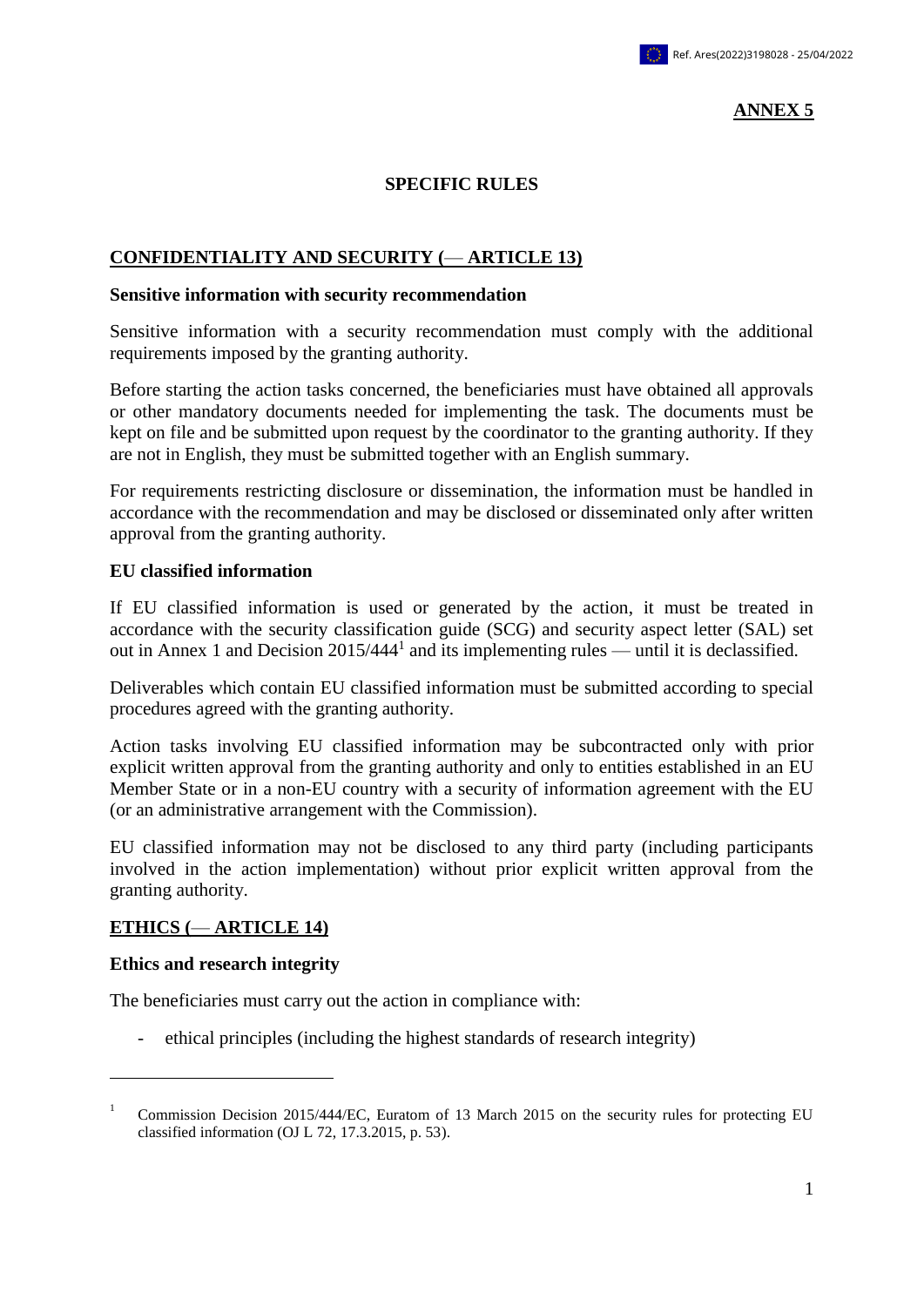and

- applicable EU, international and national law, including the EU Charter of Fundamental Rights and the European Convention for the Protection of Human Rights and Fundamental Freedoms and its Supplementary Protocols.

No funding can be granted, within or outside the EU, for activities that are prohibited in all Member States. No funding can be granted in a Member State for an activity which is forbidden in that Member State.

The beneficiaries must pay particular attention to the principle of proportionality, the right to privacy, the right to the protection of personal data, the right to the physical and mental integrity of persons, the right to non-discrimination, the need to ensure protection of the environment and high levels of human health protection.

The beneficiaries must ensure that the activities under the action have an exclusive focus on civil applications.

The beneficiaries must ensure that the activities under the action do not:

- aim at human cloning for reproductive purposes
- intend to modify the genetic heritage of human beings which could make such modifications heritable (with the exception of research relating to cancer treatment of the gonads, which may be financed)
- intend to create human embryos solely for the purpose of research or for the purpose of stem cell procurement, including by means of somatic cell nuclear transfer, or
- lead to the destruction of human embryos (for example, for obtaining stem cells).

Activities involving research on human embryos or human embryonic stem cells may be carried out only if:

- they are set out in Annex 1 or

<u>.</u>

- the coordinator has obtained explicit approval (in writing) from the granting authority.

In addition, the beneficiaries must respect the fundamental principle of research integrity as set out in the European Code of Conduct for Research Integrity<sup>2</sup>.

This implies compliance with the following principles:

- reliability in ensuring the quality of research reflected in the design, the methodology, the analysis and the use of resources
- honesty in developing, undertaking, reviewing, reporting and communicating research in a transparent, fair and unbiased way

<sup>2</sup> European Code of Conduct for Research Integrity of ALLEA (All European Academies).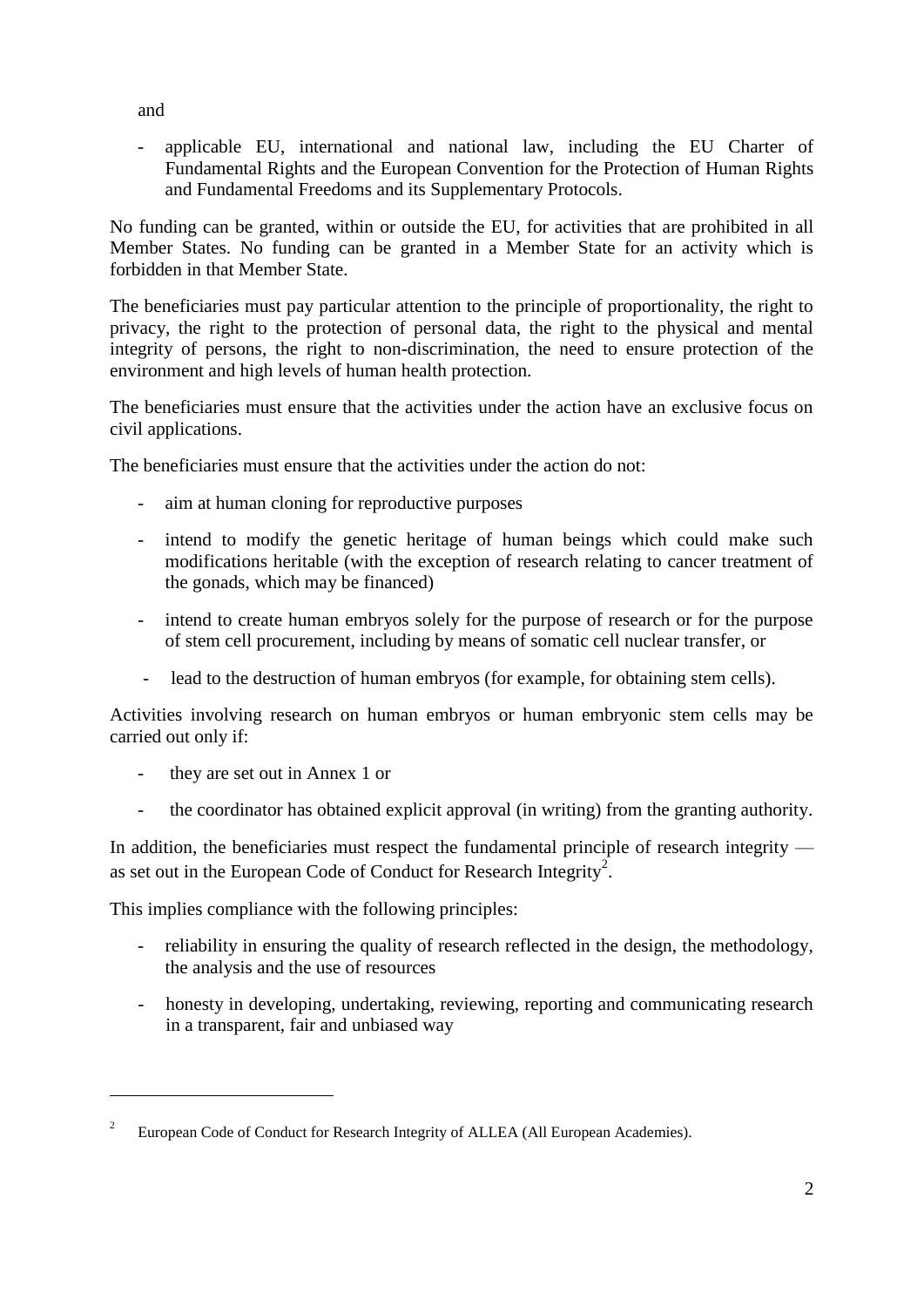- respect for colleagues, research participants, society, ecosystems, cultural heritage and the environment
- accountability for the research from idea to publication, for its management and organisation, for training, supervision and mentoring, and for its wider impacts

and means that beneficiaries must ensure that persons carrying out research tasks follow the good research practices including ensuring, where possible, openness, reproducibility and traceability and refrain from the research integrity violations described in the Code.

Activities raising ethical issues must comply with the additional requirements formulated by the ethics panels (including after checks, reviews or audits; see Article 25).

Before starting an action task raising ethical issues, the beneficiaries must have obtained all approvals or other mandatory documents needed for implementing the task, notably from any (national or local) ethics committee or other bodies such as data protection authorities.

The documents must be kept on file and be submitted upon request by the coordinator to the granting authority. If they are not in English, they must be submitted together with an English summary, which shows that the documents cover the action tasks in question and includes the conclusions of the committee or authority concerned (if any).

# **VALUES (**— **ARTICLE 14)**

## **Gender mainstreaming**

The beneficiaries must take all measures to promote equal opportunities between men and women in the implementation of the action and, where applicable, in line with the gender equality plan. They must aim, to the extent possible, for a gender balance at all levels of personnel assigned to the action, including at supervisory and managerial level.

## **INTELLECTUAL PROPERTY RIGHTS (IPR)** — **BACKGROUND AND RESULTS** — **ACCESS RIGHTS AND RIGHTS OF USE (**— **ARTICLE 16)**

# **Definitions**

Access rights — Rights to use results or background.

- Dissemination The public disclosure of the results by appropriate means, other than resulting from protecting or exploiting the results, including by scientific publications in any medium.
- Exploit(ation) The use of results in further research and innovation activities other than those covered by the action concerned, including among other things, commercial exploitation such as developing, creating, manufacturing and marketing a product or process, creating and providing a service, or in standardisation activities.
- Fair and reasonable conditions Appropriate conditions, including possible financial terms or royalty-free conditions, taking into account the specific circumstances of the request for access, for example the actual or potential value of the results or background to which access is requested and/or the scope, duration or other characteristics of the exploitation envisaged.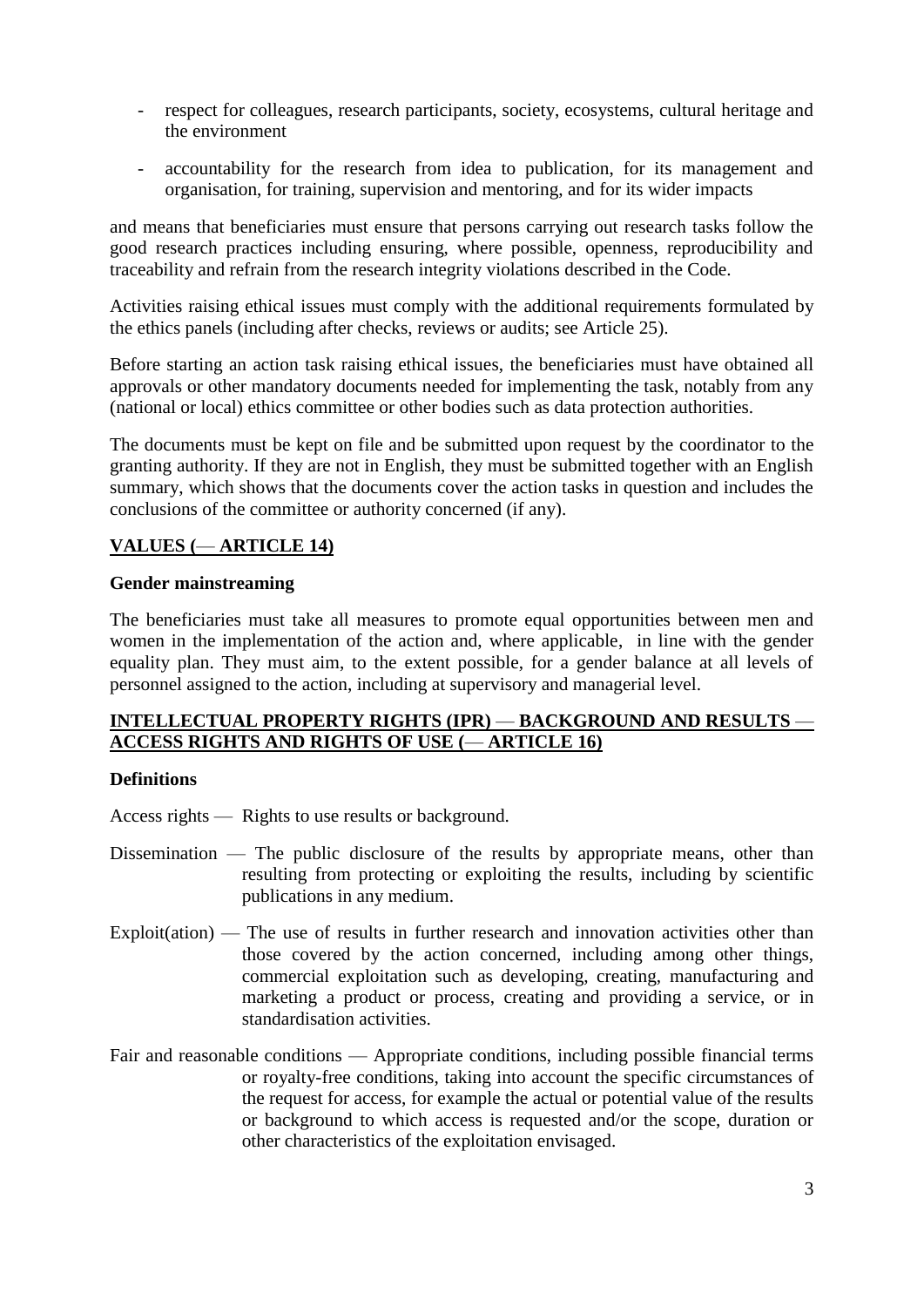FAIR principles — 'findability', 'accessibility', 'interoperability' and 'reusability'.

- Open access Online access to research outputs provided free of charge to the end-user.
- Open science An approach to the scientific process based on open cooperative work, tools and diffusing knowledge.
- Research data management The process within the research lifecycle that includes the organisation, storage, preservation, security, quality assurance, allocation of persistent identifiers (PIDs) and rules and procedures for sharing of data including licensing.
- Research outputs Results to which access can be given in the form of scientific publications, data or other engineered results and processes such as software, algorithms, protocols, models, workflows and electronic notebooks.

### **Scope of the obligations**

For this section, references to 'beneficiary' or 'beneficiaries' do not include affiliated entities (if any).

### **Agreement on background — Background free from restrictions**

The beneficiaries must identify in a written agreement the background as needed for implementing the action or for exploiting its results.

Where the call conditions restrict control due to strategic interests reasons, background that is subject to control or other restrictions by a country (or entity from a country) which is not one of the eligible countries or target countries set out in the call conditions and that impact the exploitation of the results (i.e. would make the exploitation of the results subject to control or restrictions) must not be used and must be explicitly excluded in the agreement on background — unless otherwise agreed with the granting authority.

### **Results free from restrictions**

Where the call conditions restrict control due to strategic interests reasons, the beneficiaries must ensure that the results of the action are not subject to control or other restrictions by a country (or entity from a country) which is not one of the eligible countries or target countries set out in the call conditions — unless otherwise agreed with the granting authority.

### **Ownership of results**

Results are owned by the beneficiaries that generate them.

However, two or more beneficiaries own results jointly if:

- they have jointly generated them and
- it is not possible to:
	- establish the respective contribution of each beneficiary, or
	- separate them for the purpose of applying for, obtaining or maintaining their protection.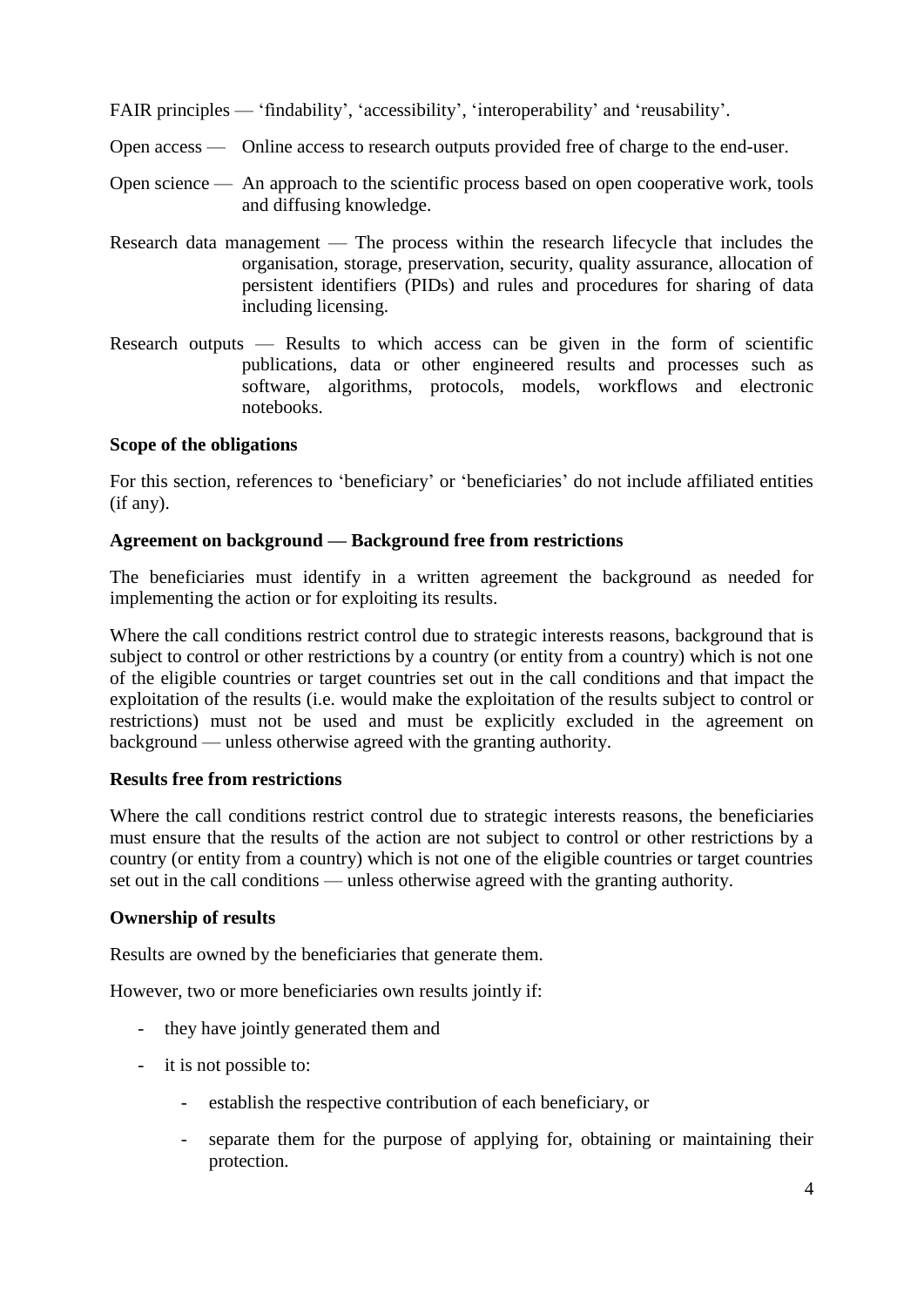The joint owners must agree — in writing — on the allocation and terms of exercise of their joint ownership ('joint ownership agreement'), to ensure compliance with their obligations under this Agreement.

Unless otherwise agreed in the joint ownership agreement or consortium agreement, each joint owner may grant non-exclusive licences to third parties to exploit the jointly-owned results (without any right to sub-license), if the other joint owners are given:

- at least 45 days advance notice and
- fair and reasonable compensation.

The joint owners may agree — in writing — to apply another regime than joint ownership.

If third parties (including employees and other personnel) may claim rights to the results, the beneficiary concerned must ensure that those rights can be exercised in a manner compatible with its obligations under the Agreement.

The beneficiaries must indicate the owner(s) of the results (results ownership list) in the final periodic report.

### **Protection of results**

Beneficiaries which have received funding under the grant must adequately protect their results — for an appropriate period and with appropriate territorial coverage — if protection is possible and justified, taking into account all relevant considerations, including the prospects for commercial exploitation, the legitimate interests of the other beneficiaries and any other legitimate interests.

### **Exploitation of results**

Beneficiaries which have received funding under the grant must — up to four years after the end of the action (see Data Sheet, Point  $1$ ) — use their best efforts to exploit their results directly or to have them exploited indirectly by another entity, in particular through transfer or licensing.

If, despite a beneficiary's best efforts, the results are not exploited within one year after the end of the action, the beneficiaries must (unless otherwise agreed in writing with the granting authority) use the Horizon Results Platform to find interested parties to exploit the results.

If results are incorporated in a standard, the beneficiaries must (unless otherwise agreed with the granting authority or unless it is impossible) ask the standardisation body to include the funding statement (see Article 17) in (information related to) the standard.

# *Additional exploitation obligations*

Where the call conditions impose additional exploitation obligations (including obligations linked to the restriction of participation or control due to strategic assets, interests, autonomy or security reasons), the beneficiaries must comply with them — up to four years after the end of the action (see Data Sheet, Point 1).

Where the call conditions impose additional exploitation obligations in case of a public emergency, the beneficiaries must (if requested by the granting authority) grant for a limited period of time specified in the request, non-exclusive licences — under fair and reasonable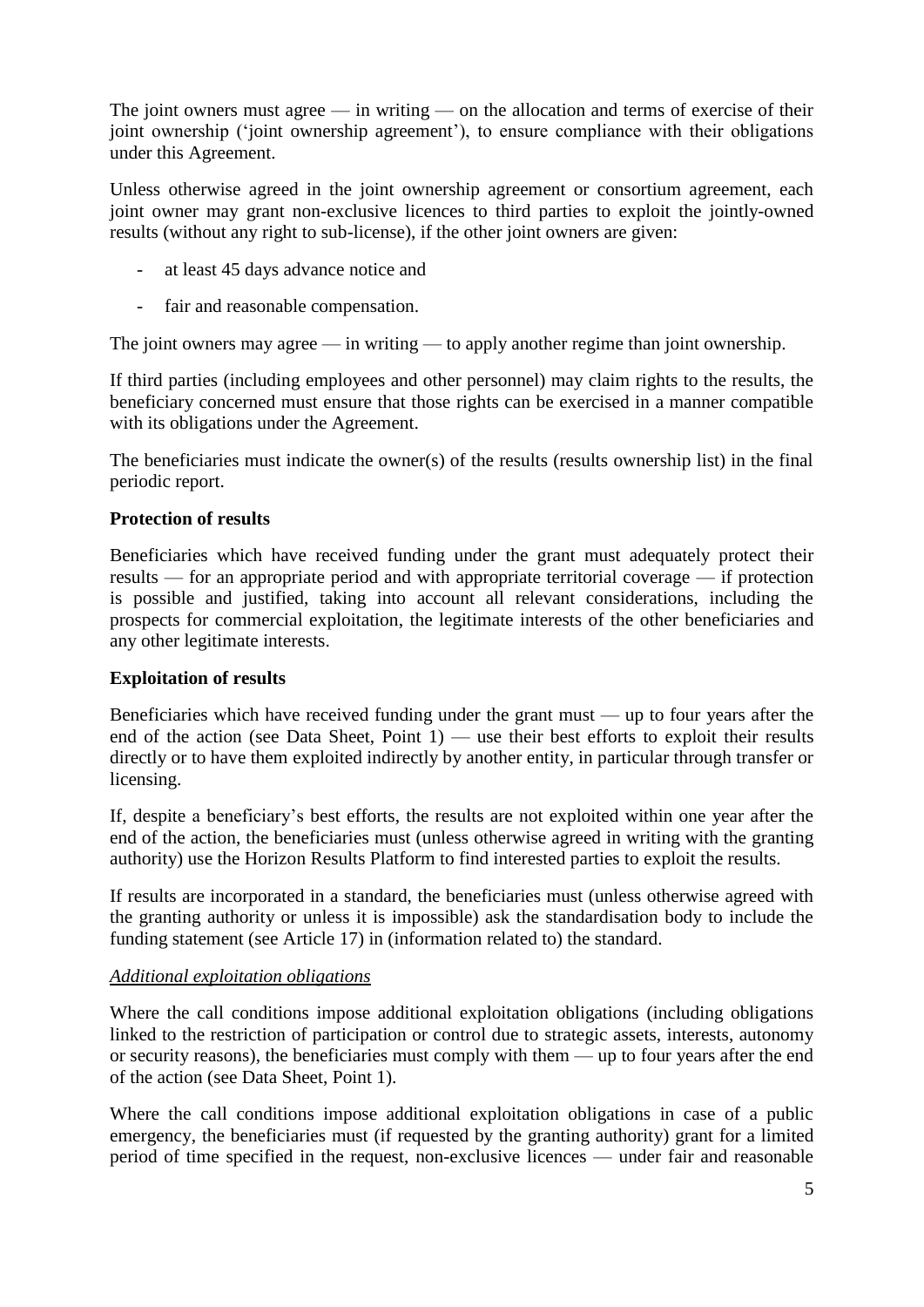conditions — to their results to legal entities that need the results to address the public emergency and commit to rapidly and broadly exploit the resulting products and services at fair and reasonable conditions. This provision applies up to four years after the end of the action (see Data Sheet, Point 1).

## *Additional information obligation relating to standards*

Where the call conditions impose additional information obligations relating to possible standardisation, the beneficiaries must — up to four years after the end of the action (see Data Sheet, Point  $1$ ) — inform the granting authority, if the results could reasonably be expected to contribute to European or international standards.

## **Transfer and licensing of results**

## *Transfer of ownership*

The beneficiaries may transfer ownership of their results, provided this does not affect compliance with their obligations under the Agreement.

The beneficiaries must ensure that their obligations under the Agreement regarding their results are passed on to the new owner and that this new owner has the obligation to pass them on in any subsequent transfer.

Moreover, they must inform the other beneficiaries with access rights of the transfer at least 45 days in advance (or less if agreed in writing), unless agreed otherwise in writing for specifically identified third parties including affiliated entities or unless impossible under the applicable law. This notification must include sufficient information on the new owner to enable the beneficiaries concerned to assess the effects on their access rights. The beneficiaries may object within 30 days of receiving notification (or less if agreed in writing), if they can show that the transfer would adversely affect their access rights. In this case, the transfer may not take place until agreement has been reached between the beneficiaries concerned.

### *Granting licences*

The beneficiaries may grant licences to their results (or otherwise give the right to exploit them), including on an exclusive basis, provided this does not affect compliance with their obligations.

Exclusive licences for results may be granted only if all the other beneficiaries concerned have waived their access rights.

### *Granting authority right to object to transfers or licensing* — *Horizon Europe actions*

Where the call conditions in Horizon Europe actions provide for the right to object to transfers or licensing, the granting authority may — up to four years after the end of the action (see Data Sheet, Point 1) — object to a transfer of ownership or the exclusive licensing of results, if:

- the beneficiaries which generated the results have received funding under the grant
- it is to a legal entity established in a non-EU country not associated with Horizon Europe, and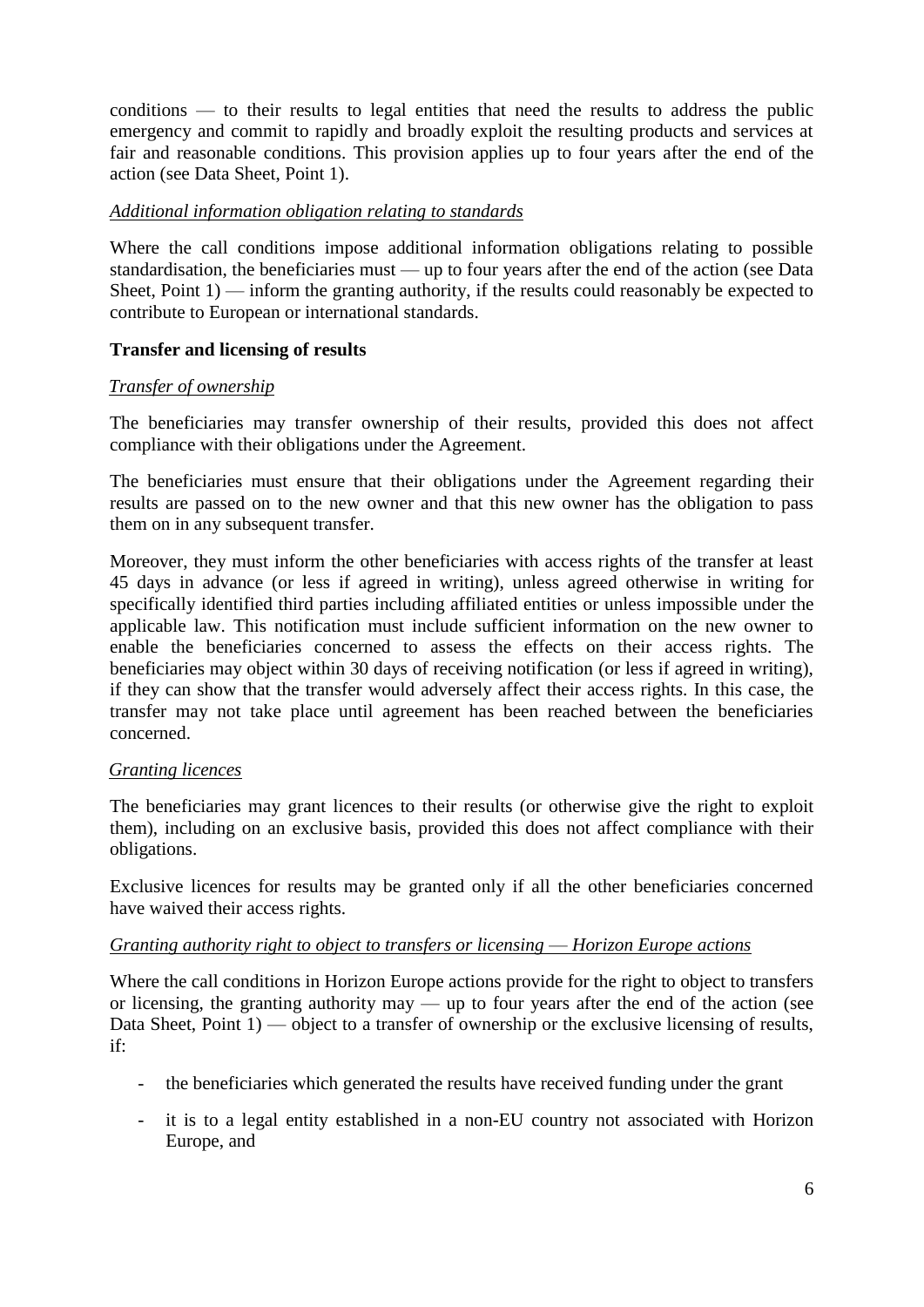- the granting authority considers that the transfer or licence is not in line with EU interests.

Beneficiaries that intend to transfer ownership or grant an exclusive licence must formally notify the granting authority before the intended transfer or licensing takes place and:

- identify the specific results concerned
- describe in detail the new owner or licensee and the planned or potential exploitation of the results, and
- include a reasoned assessment of the likely impact of the transfer or licence on EU interests, in particular regarding competitiveness as well as consistency with ethical principles and security considerations.

The granting authority may request additional information.

If the granting authority decides to object to a transfer or exclusive licence, it must formally notify the beneficiary concerned within 60 days of receiving notification (or any additional information it has requested).

No transfer or licensing may take place in the following cases:

- pending the granting authority decision, within the period set out above
- if the granting authority objects
- until the conditions are complied with, if the granting authority objection comes with conditions.

A beneficiary may formally notify a request to waive the right to object regarding intended transfers or grants to a specifically identified third party, if measures safeguarding EU interests are in place. If the granting authority agrees, it will formally notify the beneficiary concerned within 60 days of receiving notification (or any additional information requested).

*Limitations to transfers and licensing due to strategic assets, interests, autonomy or security reasons of the EU and its Member States*

Where the call conditions restrict participation or control due to strategic assets, interests, autonomy or security reasons, the beneficiaries may not transfer ownership of their results or grant licences to third parties which are established in countries which are not eligible countries or target countries set out in the call conditions (or, if applicable, are controlled by such countries or entities from such countries) — unless they have requested and received prior approval by the granting authority.

The request must:

- identify the specific results concerned
- describe in detail the new owner and the planned or potential exploitation of the results, and
- include a reasoned assessment of the likely impact of the transfer or license on the strategic assets, interests, autonomy or security of the EU and its Member States.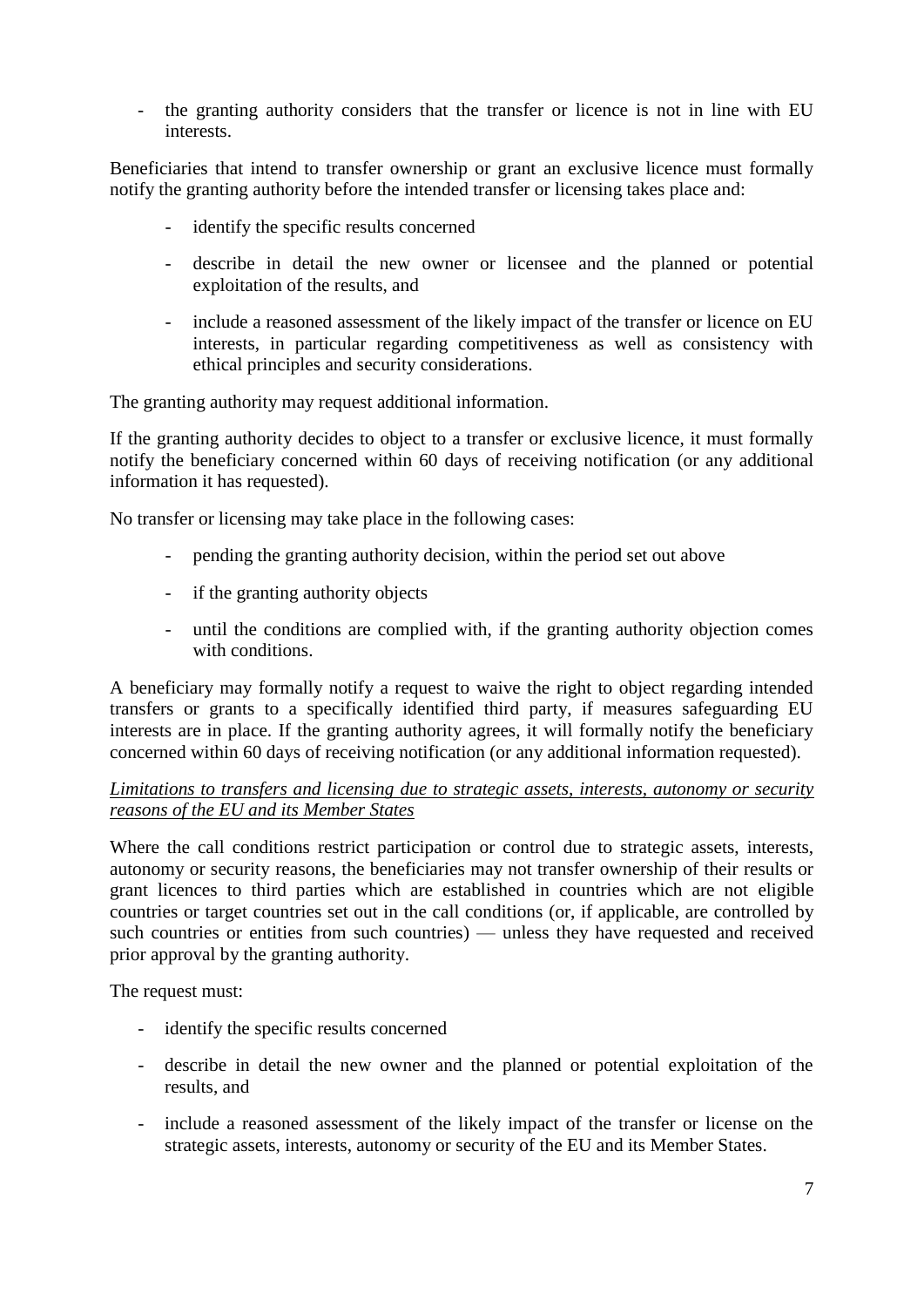The granting authority may request additional information.

# **Access rights to results and background**

### *Exercise of access rights — Waiving of access rights — No sub-licensing*

Requests to exercise access rights and the waiver of access rights must be in writing.

Unless agreed otherwise in writing with the beneficiary granting access, access rights do not include the right to sub-license.

If a beneficiary is no longer involved in the action, this does not affect its obligations to grant access.

If a beneficiary defaults on its obligations, the beneficiaries may agree that that beneficiary no longer has access rights.

### *Access rights for implementing the action*

The beneficiaries must grant each other access — on a royalty-free basis — to background needed to implement their own tasks under the action, unless the beneficiary that holds the background has — before acceding to the Agreement —:

- informed the other beneficiaries that access to its background is subject to restrictions, or
- agreed with the other beneficiaries that access would not be on a royalty-free basis.

The beneficiaries must grant each other access — on a royalty-free basis — to results needed for implementing their own tasks under the action.

### *Access rights for exploiting the results*

The beneficiaries must grant each other access — under fair and reasonable conditions — to results needed for exploiting their results.

The beneficiaries must grant each other access — under fair and reasonable conditions — to background needed for exploiting their results, unless the beneficiary that holds the background has — before acceding to the Agreement — informed the other beneficiaries that access to its background is subject to restrictions.

Requests for access must be made — unless agreed otherwise in writing — up to one year after the end of the action (see Data Sheet, Point 1).

### *Access rights for entities under the same control*

Unless agreed otherwise in writing by the beneficiaries, access to results and, subject to the restrictions referred to above (if any), background must also be granted — under fair and reasonable conditions — to entities that:

- are established in an EU Member State or Horizon Europe associated country
- are under the direct or indirect control of another beneficiary, or under the same direct or indirect control as that beneficiary, or directly or indirectly controlling that beneficiary and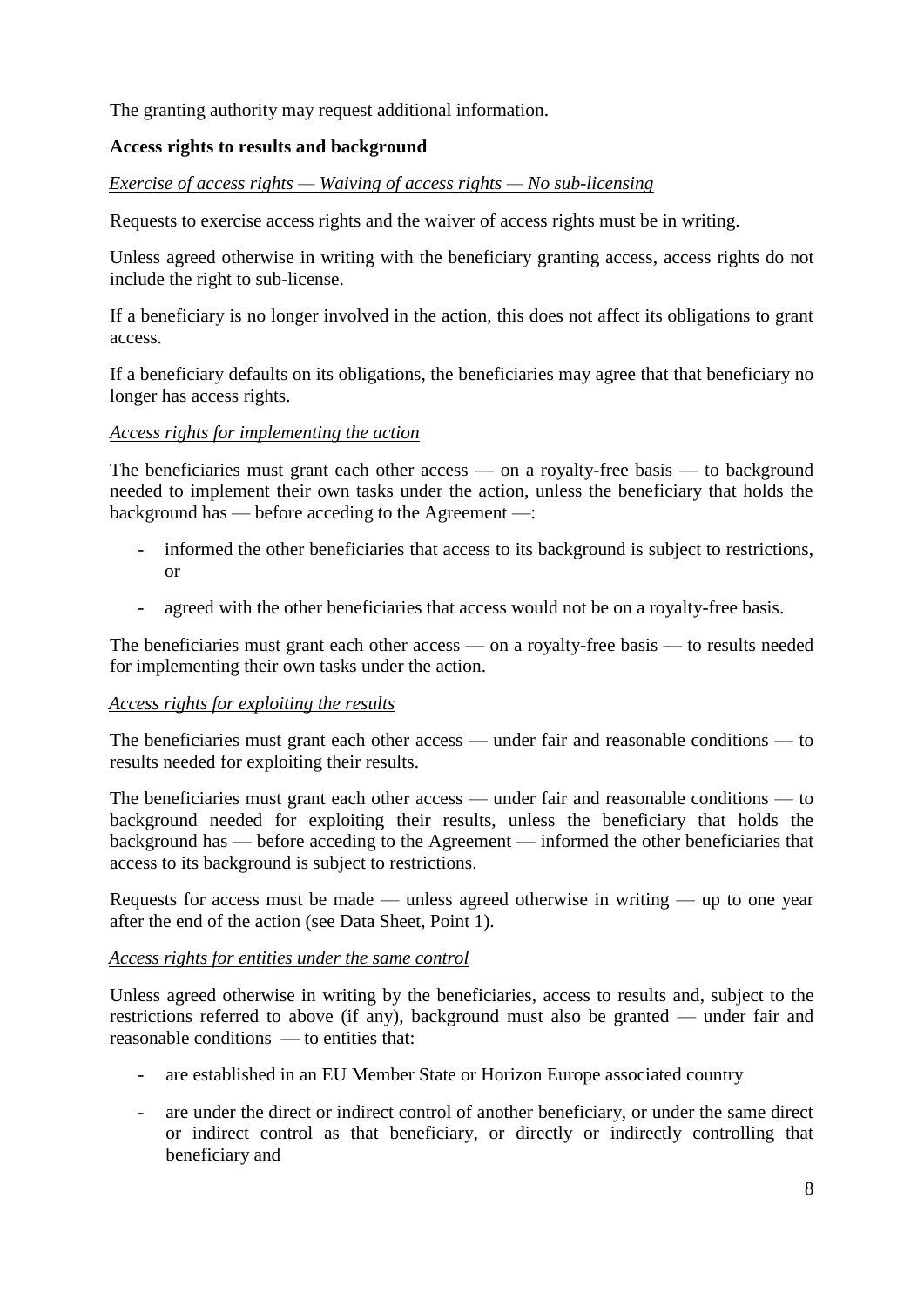- need the access to exploit the results of that beneficiary.

Unless agreed otherwise in writing, such requests for access must be made by the entity directly to the beneficiary concerned.

Requests for access must be made — unless agreed otherwise in writing — up to one year after the end of the action (see Data Sheet, Point 1).

*Access rights for the granting authority, EU institutions, bodies, offices or agencies and national authorities to results for policy purposes* — *Horizon Europe actions*

In Horizon Europe actions, the beneficiaries which have received funding under the grant must grant access to their results — on a royalty-free basis — to the granting authority, EU institutions, bodies, offices or agencies for developing, implementing and monitoring EU policies or programmes. Such access rights do not extend to beneficiaries' background.

Such access rights are limited to non-commercial and non-competitive use.

For actions under the cluster 'Civil Security for Society', such access rights also extend to national authorities of EU Member States for developing, implementing and monitoring their policies or programmes in this area. In this case, access is subject to a bilateral agreement to define specific conditions ensuring that:

- **-** the access rights will be used only for the intended purpose and
- **-** appropriate confidentiality obligations are in place.

Moreover, the requesting national authority or EU institution, body, office or agency (including the granting authority) must inform all other national authorities of such a request.

### *Additional access rights*

Where the call conditions impose additional access rights, the beneficiaries must comply with them.

# **COMMUNICATION, DISSEMINATION, OPEN SCIENCE AND VISIBILITY (**— **ARTICLE 17)**

### **Dissemination**

### *Dissemination of results*

The beneficiaries must disseminate their results as soon as feasible, in a publicly available format, subject to any restrictions due to the protection of intellectual property, security rules or legitimate interests.

A beneficiary that intends to disseminate its results must give at least 15 days advance notice to the other beneficiaries (unless agreed otherwise), together with sufficient information on the results it will disseminate.

Any other beneficiary may object within (unless agreed otherwise) 15 days of receiving notification, if it can show that its legitimate interests in relation to the results or background would be significantly harmed. In such cases, the results may not be disseminated unless appropriate steps are taken to safeguard those interests.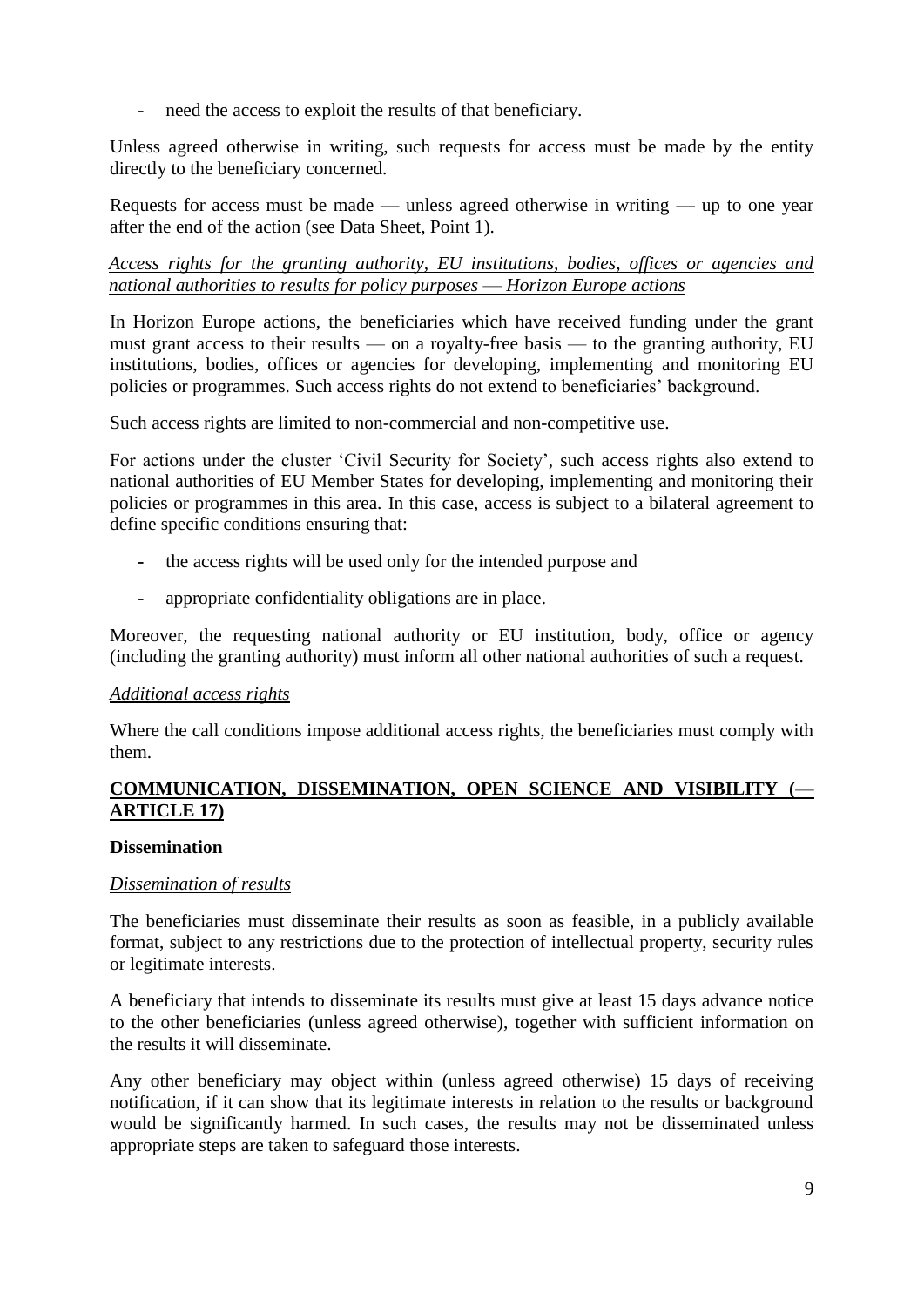# *Additional dissemination obligations*

Where the call conditions impose additional dissemination obligations, the beneficiaries must also comply with those.

# **Open Science**

# *Open science: open access to scientific publications*

The beneficiaries must ensure open access to peer-reviewed scientific publications relating to their results. In particular, they must ensure that:

- at the latest at the time of publication, a machine-readable electronic copy of the published version or the final peer-reviewed manuscript accepted for publication, is deposited in a trusted repository for scientific publications
- immediate open access is provided to the deposited publication via the repository, under the latest available version of the Creative Commons Attribution International Public Licence (CC BY) or a licence with equivalent rights; for monographs and other long-text formats, the licence may exclude commercial uses and derivative works (e.g. CC BY-NC, CC BY-ND) and
- information is given via the repository about any research output or any other tools and instruments needed to validate the conclusions of the scientific publication.

Beneficiaries (or authors) must retain sufficient intellectual property rights to comply with the open access requirements.

Metadata of deposited publications must be open under a Creative Common Public Domain Dedication (CC 0) or equivalent, in line with the FAIR principles (in particular machineactionable) and provide information at least about the following: publication (author(s), title, date of publication, publication venue); Horizon Europe or Euratom funding; grant project name, acronym and number; licensing terms; persistent identifiers for the publication, the authors involved in the action and, if possible, for their organisations and the grant. Where applicable, the metadata must include persistent identifiers for any research output or any other tools and instruments needed to validate the conclusions of the publication.

Only publication fees in full open access venues for peer-reviewed scientific publications are eligible for reimbursement.

### *Open science: research data management*

The beneficiaries must manage the digital research data generated in the action ('data') responsibly, in line with the FAIR principles and by taking all of the following actions:

- establish a data management plan ('DMP') (and regularly update it)
- as soon as possible and within the deadlines set out in the DMP, deposit the data in a trusted repository; if required in the call conditions, this repository must be federated in the EOSC in compliance with EOSC requirements
- as soon as possible and within the deadlines set out in the DMP, ensure open access via the repository — to the deposited data, under the latest available version of the Creative Commons Attribution International Public License (CC BY) or Creative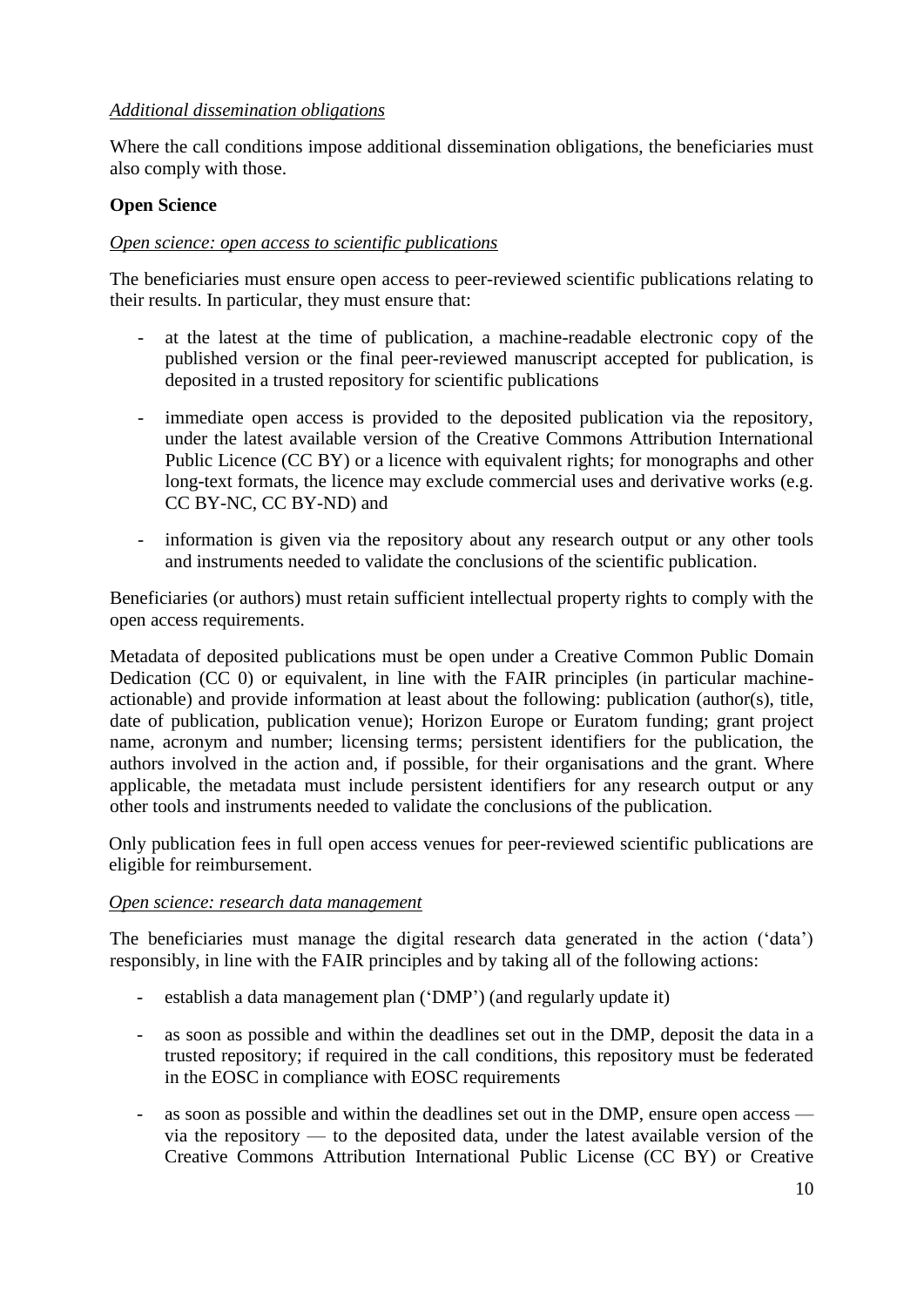Commons Public Domain Dedication (CC 0) or a licence with equivalent rights, following the principle 'as open as possible as closed as necessary', unless providing open access would in particular:

- be against the beneficiary's legitimate interests, including regarding commercial exploitation, or
- be contrary to any other constraints, in particular the EU competitive interests or the beneficiary's obligations under this Agreement; if open access is not provided (to some or all data), this must be justified in the DMP
- provide information via the repository about any research output or any other tools and instruments needed to re-use or validate the data.

Metadata of deposited data must be open under a Creative Common Public Domain Dedication (CC 0) or equivalent (to the extent legitimate interests or constraints are safeguarded), in line with the FAIR principles (in particular machine-actionable) and provide information at least about the following: datasets (description, date of deposit, author(s), venue and embargo); Horizon Europe or Euratom funding; grant project name, acronym and number; licensing terms; persistent identifiers for the dataset, the authors involved in the action, and, if possible, for their organisations and the grant. Where applicable, the metadata must include persistent identifiers for related publications and other research outputs.

## *Open science: additional practices*

Where the call conditions impose additional obligations regarding open science practices, the beneficiaries must also comply with those.

Where the call conditions impose additional obligations regarding the validation of scientific publications, the beneficiaries must provide (digital or physical) access to data or other results needed for validation of the conclusions of scientific publications, to the extent that their legitimate interests or constraints are safeguarded (and unless they already provided the (open) access at publication).

Where the call conditions impose additional open science obligations in case of a public emergency, the beneficiaries must (if requested by the granting authority) immediately deposit any research output in a repository and provide open access to it under a CC BY licence, a Public Domain Dedication (CC 0) or equivalent. As an exception, if the access would be against the beneficiaries' legitimate interests, the beneficiaries must grant nonexclusive licenses — under fair and reasonable conditions — to legal entities that need the research output to address the public emergency and commit to rapidly and broadly exploit the resulting products and services at fair and reasonable conditions. This provision applies up to four years after the end of the action (see Data Sheet, Point 1).

### **Plan for the exploitation and dissemination of results including communication activities**

Unless excluded by the call conditions, the beneficiaries must provide and regularly update a plan for the exploitation and dissemination of results including communication activities.

# **SPECIFIC RULES FOR CARRYING OUT THE ACTION (**— **ARTICLE 18)**

**Implementation in case of restrictions due to strategic assets, interests, autonomy or security of the EU and its Member States**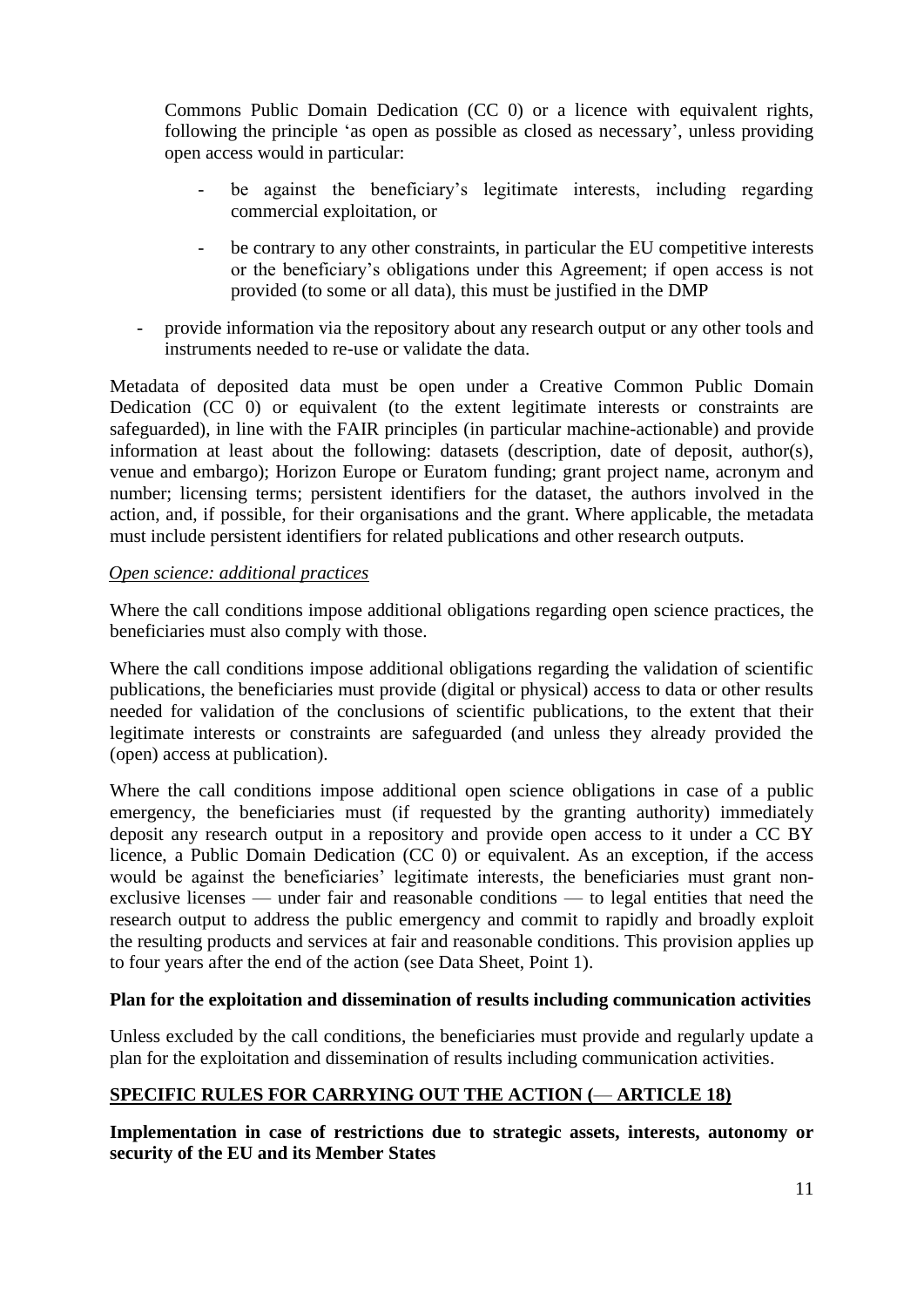Where the call conditions restrict participation or control due to strategic assets, interests, autonomy or security, the beneficiaries must ensure that none of the entities that participate as affiliated entities, associated partners, third parties giving in-kind contributions, subcontractors or recipients of financial support to third parties are established in countries which are not eligible countries or target countries set out in the call conditions (or, if applicable, are controlled by such countries or entities from such countries) — unless otherwise agreed with the granting authority.

The beneficiaries must moreover ensure that any cooperation with entities established in countries which are not eligible countries or target countries set out in the call conditions (or, if applicable, are controlled by such countries or entities from such countries) does not affect the strategic assets, interests, autonomy or security of the EU and its Member States.

## **Recruitment and working conditions for researchers**

The beneficiaries must take all measures to implement the principles set out in the Commission Recommendation on the European Charter for Researchers and the Code of Conduct for the Recruitment of Researchers<sup>3</sup>, in particular regarding:

- working conditions
- transparent recruitment processes based on merit, and
- career development.

The beneficiaries must ensure that researchers and all participants involved in the action are aware of them.

### **Specific rules for EIT KIC Actions**

EIT KIC Actions must be implemented in accordance with the EIT KIC Partnership Agreement, in particular as regards the KIC Strategic Agenda, European added value and good governance, openness and transparency principles.

Moreover, in order to respect the KIC's lifecycle funding rate laid down in the EIT Strategic Innovation Agenda  $2021-2027<sup>4</sup>$  and its long-term financial sustainability objectives, EIT KIC Actions must also include additional activities that are not funded under the grant (non-EIT funded activities (NEFAs)).

The non-EIT funded activities must:

<u>.</u>

be described in Annex 1 as part of the KIC business plan objectives and expected results

<sup>3</sup> Commission Recommendation 2005/251/EC of 11 March 2005 on the European Charter for Researchers and on a Code of Conduct for the Recruitment of Researchers (OJ L 75, 22.3.2005, p. 67).

<sup>4</sup> Decision (EU) No 2021/820 of the European Parliament and of the Council of 20 May 2021 on the Strategic Agenda of the European Institute of Innovation and Technology (EIT) 2021-2027: Boosting the Innovation Talent and Capacity of Europe and repealing Decision No 1312/2013/EU (OJ L 189/3 of 28 May 2021, p.91).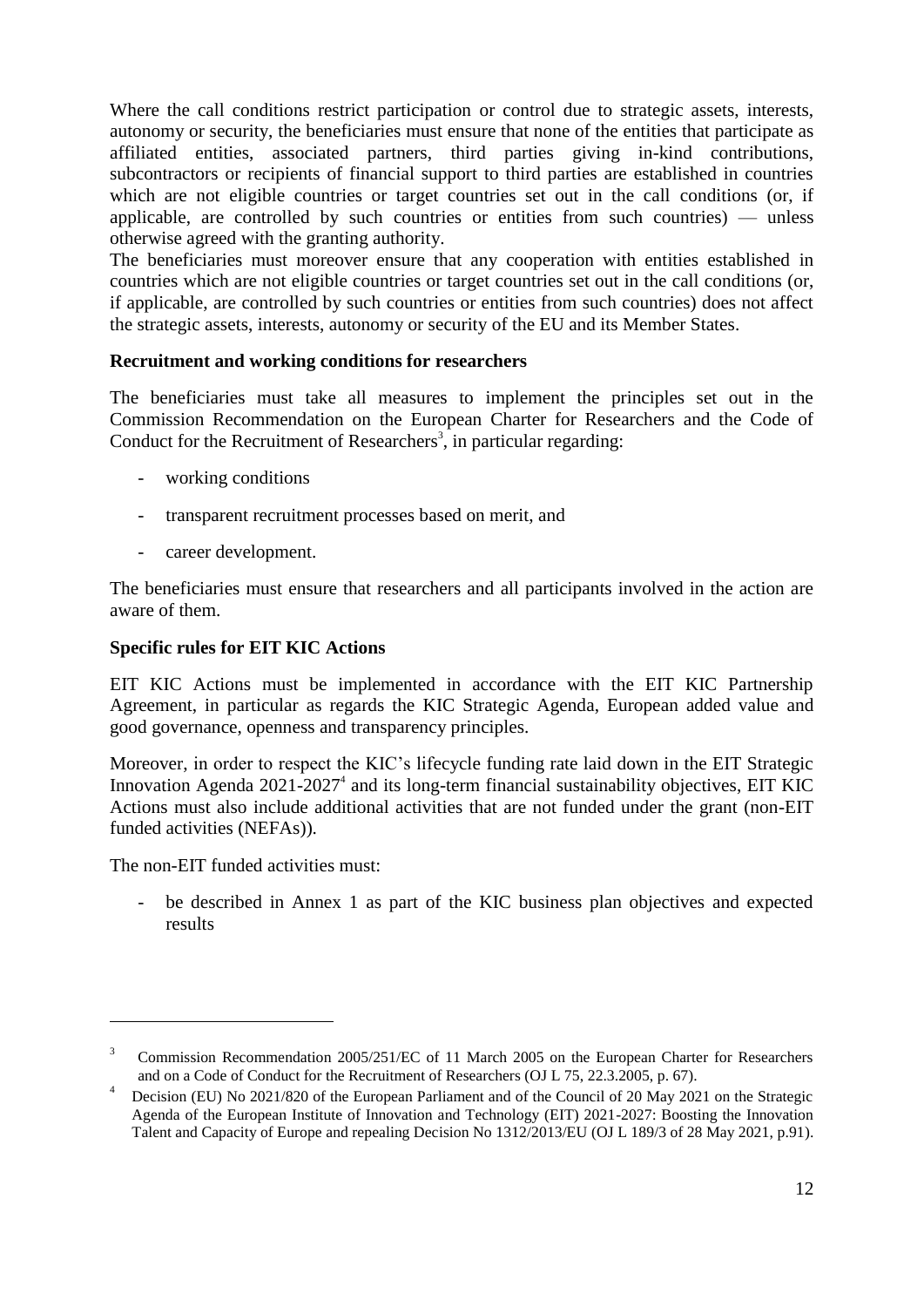- be implemented by a KIC partner as defined in Article  $2(5)$  of the EIT Regulation<sup>5</sup>
- contribute to the KIC's knowledge triangle integration
- contribute to the KIC's key performance indicators (KPIs), in line with the EIT Impact Framework
- comply with principles of sound financial management and transparency
- fulfil the reporting and data requirements of the granting authority in terms of content, impact and IT tools.

In addition to the obligations set out in Article 17, communication and dissemination activities as well as infrastructure, equipment or major results funded by the grant must moreover display the following special logo of the KIC:



and the following text:

"KIC [name] is supported by the European Institute of Innovation and Technology (EIT), a body of the European Union".

When implementing financial support to third parties in EIT KIC Actions, the beneficiaries must respect the following conditions:

- comply with the principles of transparency, non-discrimination, sound financial management and no conflict of interest (including having procedures agreed with the granting authority regarding links with recipients)
- launch open calls, or in exceptional and duly justified cases agreed with the granting authority (in view of the high degree of openness of KIC funding schemes provided for in the KIC Partnership Agreement):
	- calls directly addressed to the KIC partnership (only allowed if necessary for the implementation of the KIC Strategic Agenda)
	- direct awards without any call (only allowed for:
		- ongoing activities already selected and awarded by the beneficiary
		- education activities within the duration of the EIT Label awarded to the recipient of the financial support by the granting authority
		- or

1

<sup>5</sup> Regulation (EU) No 2021/819 of the European Parliament and of the Council of 20 May 2021 on the European Institute of Innovation and Technology (EIT) (recast) (OJ L 189/3 of 28 May 2021, p.61).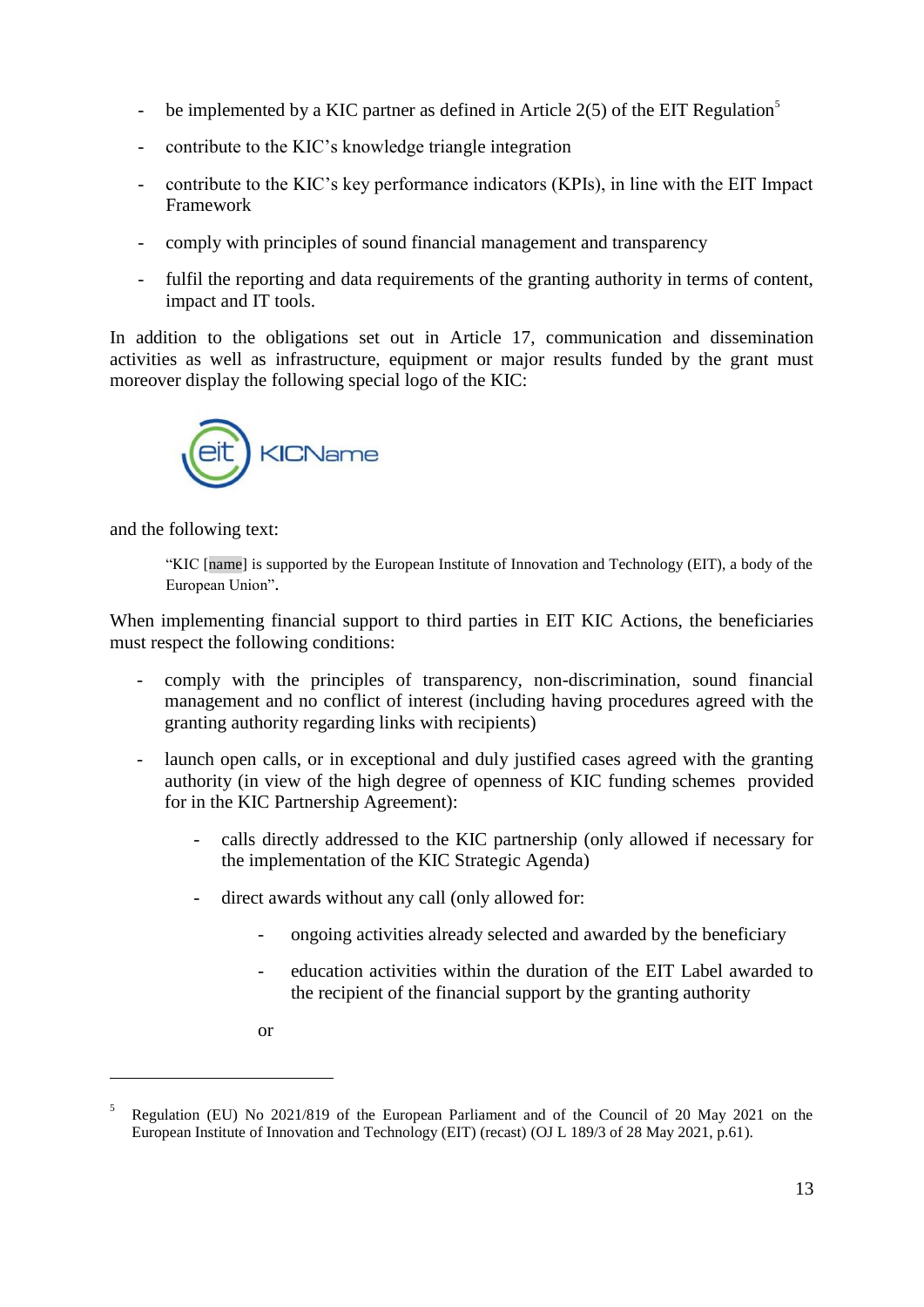- in other very exceptional, duly justified and documented cases for direct awards required for the implementation of the KIC Strategic Agenda)
- for open calls and calls addressed to the KIC partnership:
	- for the maximum amount of financial support for each recipient and the criteria for calculating it: specify the overall financial allocation and maximum amounts in the call document
	- for the types of activity that qualify for financial support: specify the list of activities in the call document (fixed and exhaustive)
	- for the categories of persons or entities that will be supported:
		- identify the categories of recipients which can apply for funding in the call document
		- for financial support of 60 000 EUR or more per third party: allow only entities that are established in countries eligible for Horizon Europe funding — unless otherwise approved by the granting authority
	- for the selection procedure and criteria:
		- publish the open calls widely (including on the Funding & Tenders Portal, the EIT website and the beneficiaries' websites)
		- keep the calls open for at least two months (for calls addressed to the KIC partnership: at least one month)
		- inform recipients that apply of call updates (if any) and the outcome of the call (list of selected projects, amounts and names of selected recipients)
		- evaluate the proposals:
			- in accordance with the following pre-defined award criteria described in the call document: (a) Excellence, (b) Impact, (c) Quality and efficiency of the implementation and, if appropriate, (d) KIC portfolio strategic fit and compliance with the financial sustainability principles and knowledge triangle integration and (e) EU dimension for multi-beneficiary projects (consortia with a pan-European character involving at least two independent entities from two different eligible countries)
			- based on pre-fixed scoring grid that is announced in the call document, which includes pass thresholds for the individual award criteria
			- with the assistance of normally at least three independent external experts (for calls addressed to the KIC partnership: at least one independent external expert)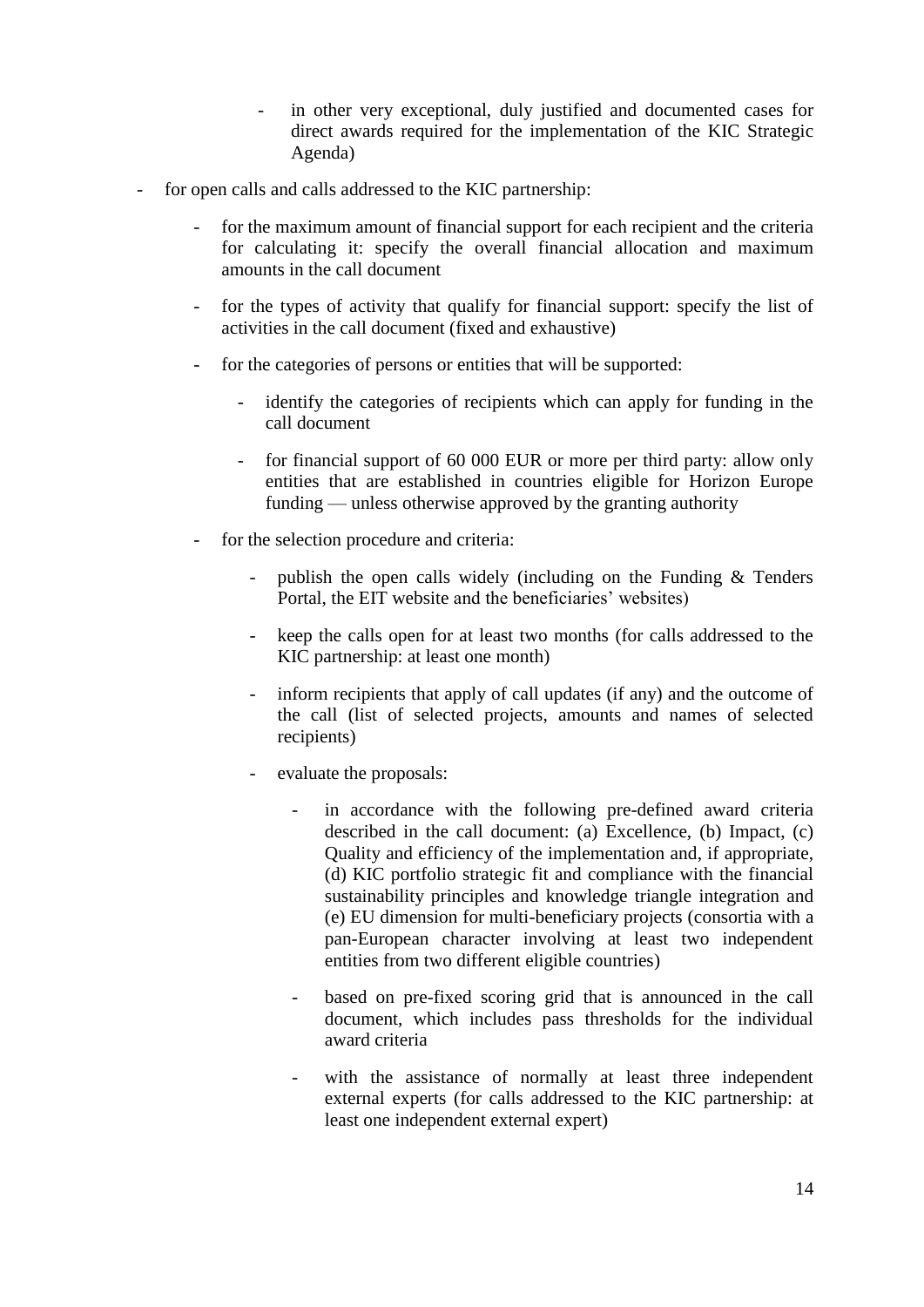- select the proposals on the basis of the evaluation result and the pass thresholds
- allow the granting authority (or independent experts appointed by it) to attend and observe the selection procedures (including full access to information and documentation related to the process, if requested)
- make available a complaints procedure for the recipients that applied
- provide the granting authority with the following:
	- at least 30 days before the expected date of publication: information on the call and its content
	- at the end of the evaluation: the evaluation report and the ranking list
- apply a stand-still period of 30 days (or less if agreed with the granting authority) before signing agreements with the selected recipients, in order to allow the granting authority to verify compliance with the procedural requirements
- for direct awards without any call:
	- for the maximum amount of financial support for each recipient and the criteria for calculating it: specify the overall financial allocation and maximum amounts in the invitation to submit a proposal
	- for the types of activity that qualify for financial support: specify the list of activities in the invitation to submit a proposal (fixed and exhaustive)
	- for the selection procedure and criteria:
		- evaluate the proposal:
			- in accordance with the following pre-defined award criteria described in the invitation to submit a proposal: (a) Excellence, (b) Impact, (c) Quality and efficiency of the implementation and, if appropriate, (d) KIC portfolio strategic fit and compliance with the financial sustainability principles and knowledge triangle integration and (e) EU dimension for multi-beneficiary projects (consortia with a pan-European character involving at least two independent entities from two different eligible countries)
			- based on pre-fixed scoring grid that is announced in the invitation which includes pass thresholds for the individual award criteria
			- with the assistance of normally at least one independent external expert
		- provide the granting authority with the following:
			- at least 30 days before the expected date of launching the invitation: information on the invitation and its content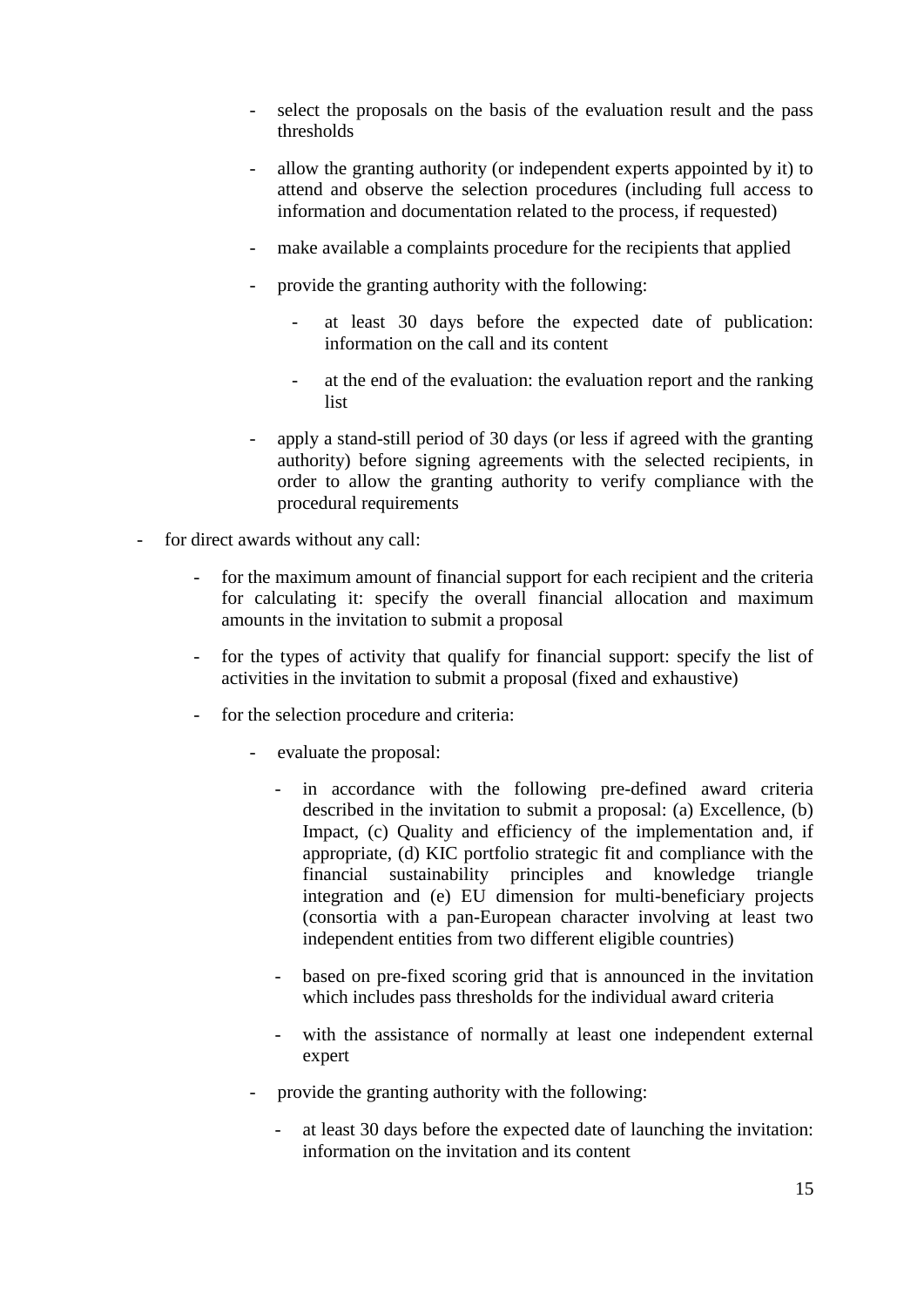- at the end of the evaluation: the evaluation report
- apply a stand-still period of 30 days (or less if agreed with the granting authority) before signing the agreements with the directly awarded recipients in order to allow the granting authority to verify compliance with the procedural requirements)
- other conditions:
	- in case of EIT funded KAVAs, ensure that the eligibility rules (Article 6) are transposed in agreements signed with recipients of support above EUR 60 000 and that financial control and audit mechanisms are in place
	- for financial support of 60 000 EUR or more per third party: allow only entities that are established in countries eligible for Horizon Europe funding — unless otherwise approved by the granting authority
	- ensure that the recipients comply with the IPR rules (Article 16) and the communication, dissemination and visibility rules (Article 17)
	- ensure the following standards for the monitoring and reporting of recipients:
		- systematic monitoring and review of the supported projects (e.g. staff management, procurement, financial management, quality control, distribution and provision of support to final recipients, etc.), in the format and timing specified by the granting authority
		- effective and reliable monitoring and reporting of the supported projects (including information on indicators, EIT Impact Framework, progress towards financial sustainability, KIC partnership, legality and regularity of the expenditure claimed, etc.), in the format and timing specified by the granting authority
		- provisions for re-orienting or stopping underperforming projects (with regular 'go'/'no go' decision points, including a payment system linked to milestone achievements) and, for stopped activities, quarterly information of the granting authority
		- a mechanism to evaluate high potential project outcomes and fast track them towards further investment and rapid development
		- ensure the legality and regularity of the expenditure claimed
	- ensure that the bodies mentioned in Article 25 (e.g. granting authority, OLAF, Court of Auditors (ECA), etc.) can exercise their rights also towards the recipients
	- provide the granting authority for each call/direct award with the following:
		- within 30 days following the end of selection:
			- a budget and funding overview